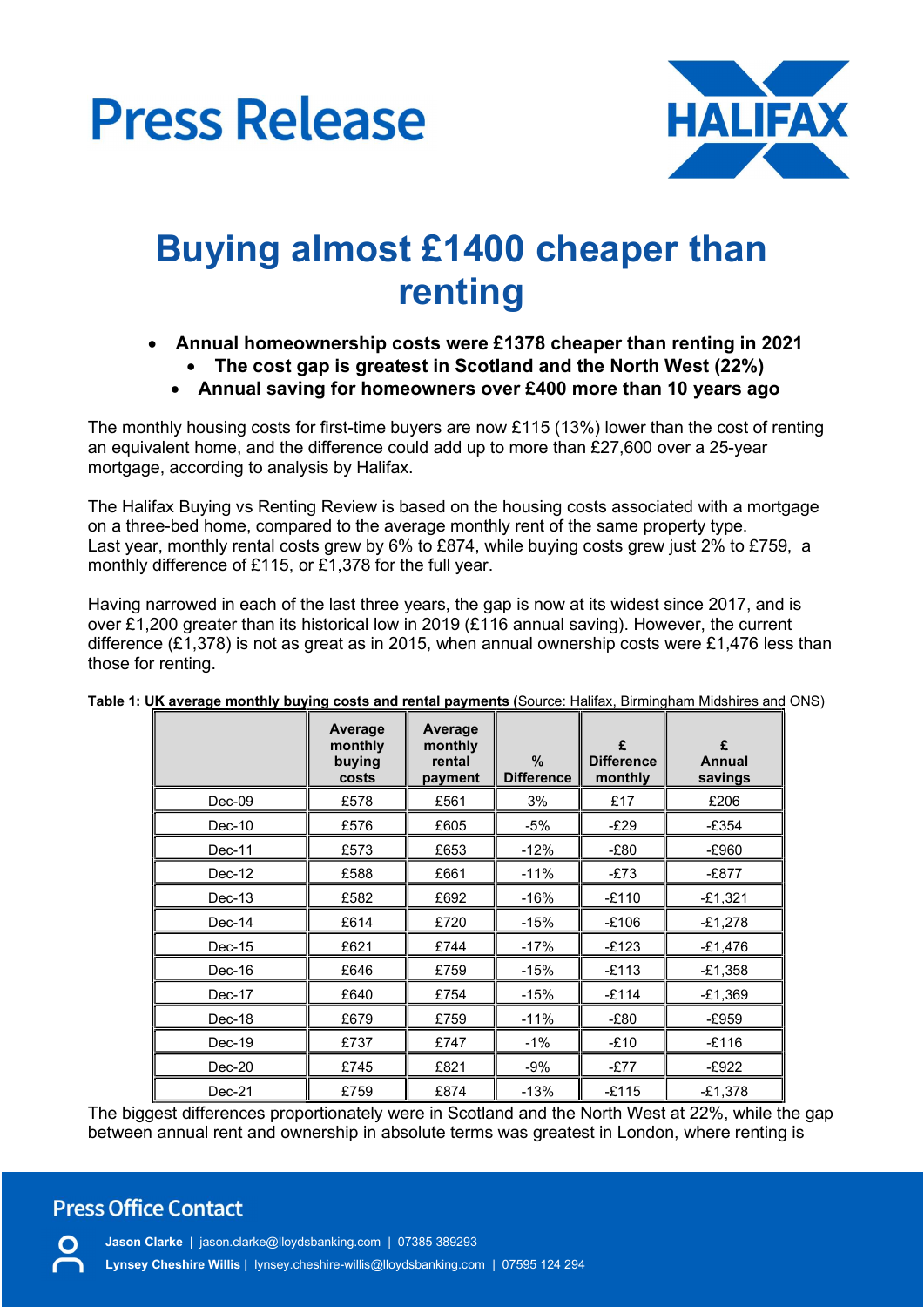# **Press Release**



£4,181 more costly. The smallest gap was seen in Northern Ireland, where renting was just £17 per month (3%) higher than ownership. (£205 per year) (See Table 2)

|                        | Average<br>monthly<br>buying<br>costs | Average<br>monthly<br>rental<br>costs | $\frac{0}{0}$<br><b>Difference</b> | £<br><b>Monthly</b><br>difference | £<br>Annual<br>savings |
|------------------------|---------------------------------------|---------------------------------------|------------------------------------|-----------------------------------|------------------------|
| North                  | £494                                  | £576                                  | $-14%$                             | $-E83$                            | -£993                  |
| Yorkshire & the Humber | £561                                  | £617                                  | $-9%$                              | -£56                              | $-E675$                |
| North West             | £617                                  | £791                                  | $-22%$                             | $-£173$                           | $-E2,081$              |
| East Midlands          | £660                                  | £731                                  | $-10%$                             | -£71                              | -£850                  |
| <b>West Midlands</b>   | £654                                  | £778                                  | $-16%$                             | $-£124$                           | $-£1,490$              |
| East Anglia            | £758                                  | £858                                  | $-12%$                             | $-£100$                           | $-E1,198$              |
| Wales                  | £596                                  | £703                                  | $-15%$                             | $-£108$                           | $-£1,292$              |
| South West             | £804                                  | £973                                  | $-17%$                             | $-£169$                           | $-E2,034$              |
| South East             | £1,025                                | £1,287                                | $-20%$                             | $-E262$                           | $-£3,146$              |
| Greater London         | £1,355                                | £1,703                                | $-20%$                             | $-£348$                           | $-£4,181$              |
| Northern Ireland       | £476                                  | £493                                  | $-3%$                              | $-£17$                            | $-E205$                |
| Scotland               | £548                                  | £699                                  | $-22%$                             | $-£151$                           | $-£1,817$              |
| <b>UK</b>              | £759                                  | £874                                  | $-13%$                             | $-£115$                           | $-£1,378$              |

#### Table 2: Average monthly buying and rental costs by region, December 2021

## $66$

Esther Djikstra, Mortgages Director, Halifax, said: "Over the last year, we have seen record numbers of buyers entering the market, moving to bigger properties and taking advantage of the Stamp Duty holiday. However, historic lows for interest rates have kept mortgage costs down, compared to rents. For the second year running, buyers in Scotland see the greatest proportional difference in costs compared to renters and are joined this year by those in the North West of England, where rents are over a fifth more than buying costs."

"Still, before homebuyers can benefit from lower monthly costs, a deposit needs to be put together, still the greatest challenge for many first-time buyers. The £62,000 average deposit we see in our data may be an unimaginable sum to potential first-time buyers, but it's much higher than many need to get a foot on their housing ladder. Deposits from 5% are available and, based on the average house price, mean putting down a £12,500 deposit - significantly less than the average."

The average deposit, as a proportion of house price, rose only marginally from 24% in 2020 to 25% in 2021. However, in absolute cost terms it rose £5,334 to £62,415, a growth of 9%. (See Table 3)

Table 3: First-time buyer average house price, mortgage advance and deposit, 2020, 2021

## **Press Office Contact**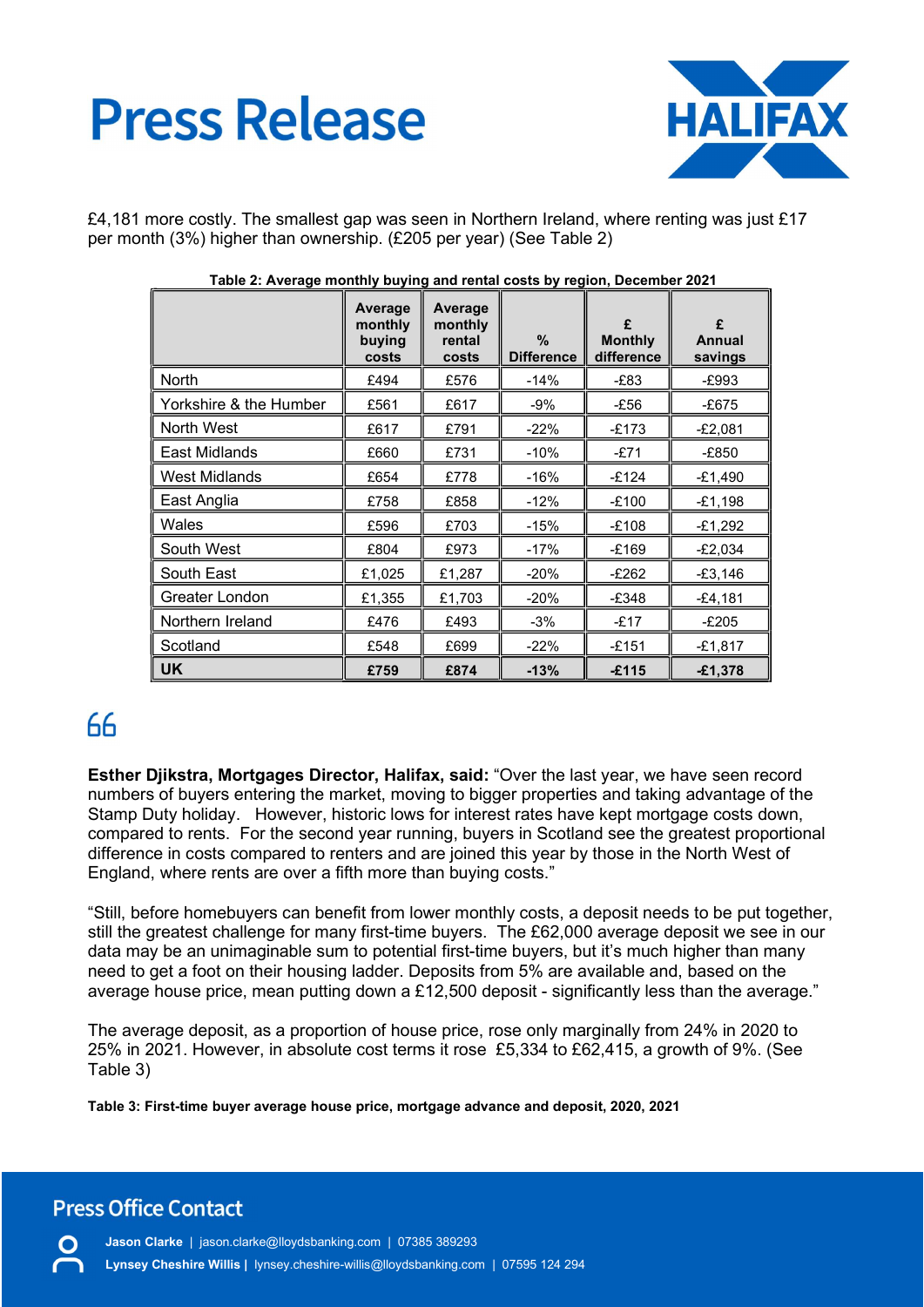# **Press Release**



|                           | 2020                                  |                             |                                   |                                    | 2021                           |                             |                                   |                                    |
|---------------------------|---------------------------------------|-----------------------------|-----------------------------------|------------------------------------|--------------------------------|-----------------------------|-----------------------------------|------------------------------------|
| <b>Region</b>             | Average<br><b>House</b><br>Price (£s) | Average<br>Mortgage<br>(Es) | Average<br><b>Deposit</b><br>(Es) | Average<br>Deposit (%<br>of Price) | Average<br>House<br>Price (£s) | Average<br>Mortgage<br>(Es) | Average<br><b>Deposit</b><br>(fs) | Average<br>Deposit (%<br>of Price) |
| North                     | 148,404                               | 119,376                     | 29.027                            | 20%                                | 154,917                        | 122,922                     | 31.995                            | 21%                                |
| Yorkshire &<br>Humberside | 168,815                               | 134,276                     | 34,539                            | 20%                                | 177,699                        | 138,792                     | 38,907                            | 22%                                |
| North West                | 178,118                               | 141,407                     | 36,712                            | 21%                                | 193,881                        | 151,625                     | 42,256                            | 22%                                |
| East Midlands             | 196,194                               | 152,590                     | 43,604                            | 22%                                | 212,041                        | 161,907                     | 50,133                            | 24%                                |
| <b>West Midlands</b>      | 202,473                               | 156,729                     | 45,744                            | 23%                                | 213,727                        | 162,866                     | 50,862                            | 24%                                |
| East Anglia               | 238,015                               | 180,401                     | 57,615                            | 24%                                | 254,673                        | 187,990                     | 66,683                            | 26%                                |
| Wales                     | 164,857                               | 134,604                     | 30,254                            | 18%                                | 179,384                        | 143,769                     | 35,615                            | 20%                                |
| South West                | 245,729                               | 186,406                     | 59,323                            | 24%                                | 266,782                        | 196,501                     | 70,281                            | 26%                                |
| South East                | 334,018                               | 249,516                     | 84,502                            | 25%                                | 348,931                        | 255,803                     | 93,128                            | 27%                                |
| Greater London            | 514,449                               | 347,228                     | 167,221                           | 33%                                | 521,010                        | 347,989                     | 173,021                           | 33%                                |
| Northern Ireland          | 137,218                               | 107,384                     | 29,834                            | 22%                                | 147,549                        | 113,487                     | 34,062                            | 23%                                |
| Scotland                  | 159,054                               | 126,378                     | 32,676                            | 21%                                | 171,371                        | 136,396                     | 34,975                            | 20%                                |
| UK                        | 241,529                               | 184,448                     | 57,081                            | 24%                                | 251,040                        | 188,625                     | 62,415                            | 25%                                |

Source: Halifax, 12-month rolling to December 2020, 2021, UK Finance

#### ENDS

#### Notes to Editors:

This information is intended for the sole use of journalists and media professionals.

Homeownership lifetime saving: Calculation assumes the average annual saving for the last 10 years over the whole life of a 25-year loan. For example: 2011-2021 average annual saving= £1,105, therefore the 25-year saving= £27,625 (25 x £1,105)

The Halifax Buying vs. Renting Review tracks the costs of buying and renting a three-bedroom property faced by a typical first-time buyer (FTB) across the UK. Average buying costs include mortgage payments, income lost by funding a deposit rather than saving, spending on household maintenance and repair and insurance costs. They do not include one-off costs, such as stamp duty, valuation and legal fees. The review is based on data from the Halifax housing statistics database, BM Solutions, the Bank of England, and the Office for National Statistics (ONS).

#### Mortgage payments:

Mortgage payments are the weighted average of repayment (capital and interest) and interest-only mortgage payments. They refer to the average first-time buyer with average advance data from UK Finance. Weights have been constructed using FCA regulated mortgage statistics on advances by mortgage type. Average mortgage payments (both repayment and interest-only) have been calculated using house price data from the Halifax housing statistics database and Bank of England series on the average of UK resident banks' sterling weighted average interest rate loans secured on dwellings to households for new borrowers only.

Mortgage payments refer to the average for a three-bedroom house over 12 months to December for each year. Halifax research shows that three-bedroom homes are the most popular property types for first-time buyers getting on the housing ladder.

\*Average buying costs:

### **Press Office Contact**

Jason Clarke | jason.clarke@lloydsbanking.com | 07385 389293 Lynsey Cheshire Willis | lynsey.cheshire-willis@lloydsbanking.com | 07595 124 294